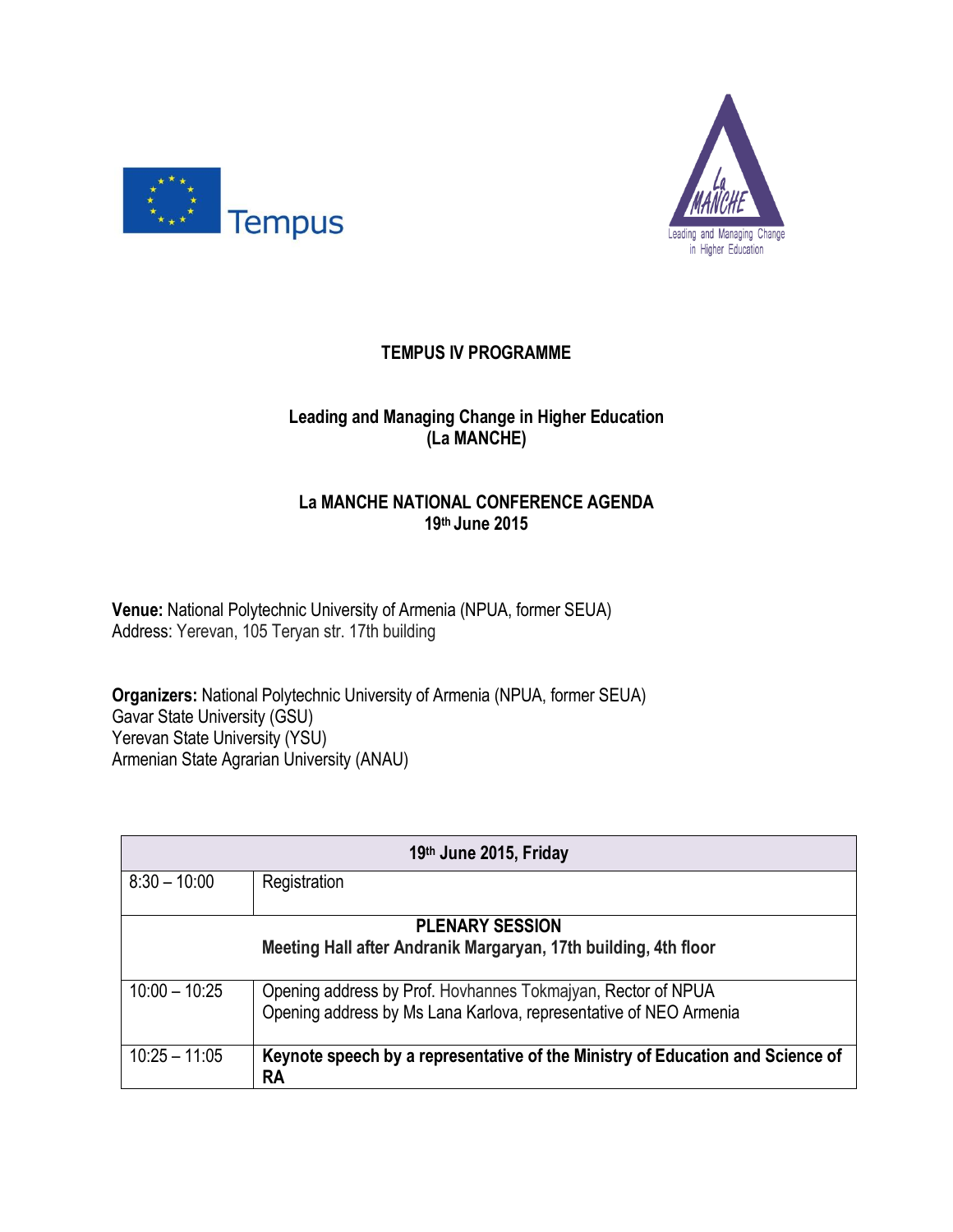| $11:05 - 11:20$                                                                             | Presentation of La MANCHE project and La MANCHE Strategy<br>Christina Armutlieva, Project Coordinator, Varna University of Management (former<br>IUC)                                                                                                                                                                                                      |
|---------------------------------------------------------------------------------------------|------------------------------------------------------------------------------------------------------------------------------------------------------------------------------------------------------------------------------------------------------------------------------------------------------------------------------------------------------------|
| $11:20 - 11:40$                                                                             | Live fast, die young: an evaluation of a premature abortion of a new Higher<br><b>Education governance structure in Greece</b><br>Prof. Michel Zouboulakis, University of Thessaly, Greece                                                                                                                                                                 |
| $11:40 - 12:00$                                                                             | Social change model of leadership<br>Nedka Dimitrova, Varna University of Management (former IUC)                                                                                                                                                                                                                                                          |
| $12:00 - 12:20$                                                                             | Matching mentoring for change in HEIs<br>Vicky Wynne, UCB, United Kingdom                                                                                                                                                                                                                                                                                  |
| $12:20 - 12:40$                                                                             | Organisational changes and student empowerment in HE<br>Marie-Odille Nouvelot, Agrosup Dijon, France                                                                                                                                                                                                                                                       |
| $12:40 - 13:00$                                                                             | Developing double degree programmes as a mean to improve internationalization<br>Presentation of IPB, Portugal                                                                                                                                                                                                                                             |
| $13:00 - 14:00$                                                                             | Lunch break                                                                                                                                                                                                                                                                                                                                                |
| <b>PANEL DISCUSSIONS</b><br>Meeting Hall after Andranik Margaryan, 17th building, 4th floor |                                                                                                                                                                                                                                                                                                                                                            |
| $\overline{14:00} - 15:50$                                                                  | Challenges in informatisation processes of managing and insurance of quality<br>and government in HEI<br>Panel discussion facilitated by Prof. Ruzanna Hakobyan, Rector of GSU                                                                                                                                                                             |
|                                                                                             | Student leadership and self-governance<br>Panel discussion facilitated by Dr Ruben Markosyan, Vice Rector of YSU                                                                                                                                                                                                                                           |
|                                                                                             | Challenges in cooperation between HEIs, civil society, NGOs and private sector<br>in framework of internationalization of education<br>Panel discussion facilitated by Assist. Prof. Arusyak Abrahamyan from NPUA and Dr<br>Karine Tumanyan, Head of the Public Committee of Education and Science attached to<br>the President of the Republic of Armenia |
|                                                                                             | Challenges of cooperation between HEI's, industry and Business in the<br>framework of development and implementation of new study programs and<br>curricula<br>Panel discussion facilitated by Prof. Smbat Daveyan, Vice Rector of ANAU and Satenik<br>Avagyan, Assistant lecturer at ANAU                                                                 |
| $15:50 - 16:30$                                                                             | Wrap-up discussions and closing session<br>Press conference on La MANCHE project results and achievements in Armenia                                                                                                                                                                                                                                       |